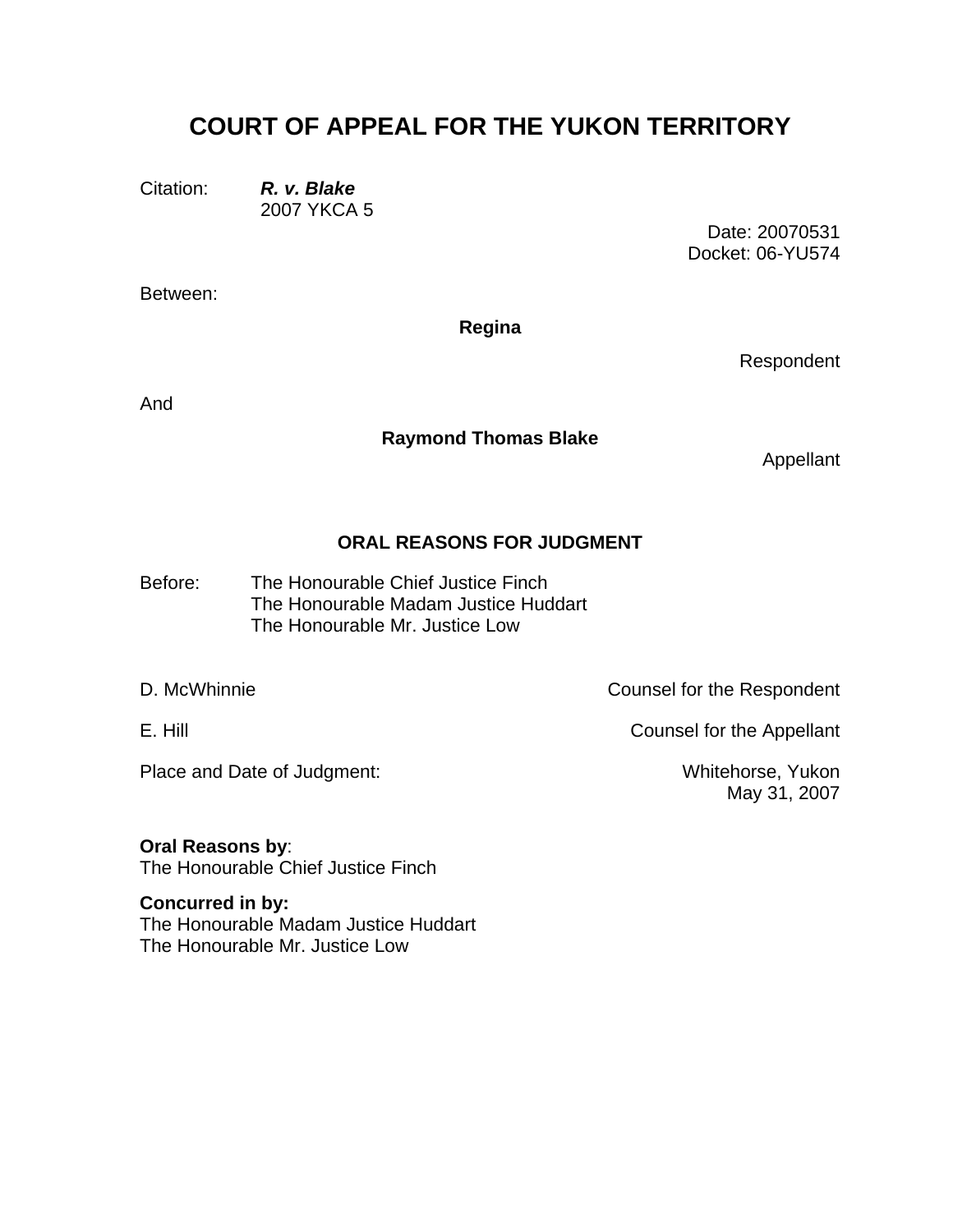## **Reasons for Judgment of the Honourable Chief Justice Finch:**

[1] Mr. Blake appeals his conviction in Territorial Court on 22 November 2006, on one count of breaking and entering and committing the indictable offence of theft at a business premises, Hillbilly Computers in Whitehorse, contrary to s. 348(1)(b) of the *Criminal Code*.

[2] The sole ground of appeal is that the learned trial judge erred in admitting the evidence of footwear impressions of shoes alleged to be worn by Blake at the time of the offence on 26 April 2006.

[3] Blake was later taken into custody in connection with another offence at the Yukon Inn. Prior to placing him in cells, Constable Fradette seized certain items of clothing, including Mr. Blake's shoes. The learned trial judge described, in his reasons on the *voir dire,* what happened when Constable Fradettte took the shoes:

> [3] What happened then was that the constable who was involved in booking Mr. Blake in, Constable Fradette, took the shoes in his hand and, looking at the soles of them, realized that they might be related to an e-mail with an attached photograph he had recently viewed. This photograph was from the identification section of the Royal Canadian Mounted Police in Whitehorse and was a photo of some footwear impressions obtained, as I understand it, at the scene of the breaking and entering at Hillbilly Computers, with which Mr. Blake is now charged.

> [4] Constable Fradette made a comparison of the photograph and the shoes and, to quote him, "I didn't have a doubt with the naked eye they were the same." He thereupon, in effect, re-seized the shoes because, rather than leaving them with Mr. Blake's effects, they were taken and put into an exhibit locker where they would be amenable to examination by the identification section, which, I gather, has subsequently occurred.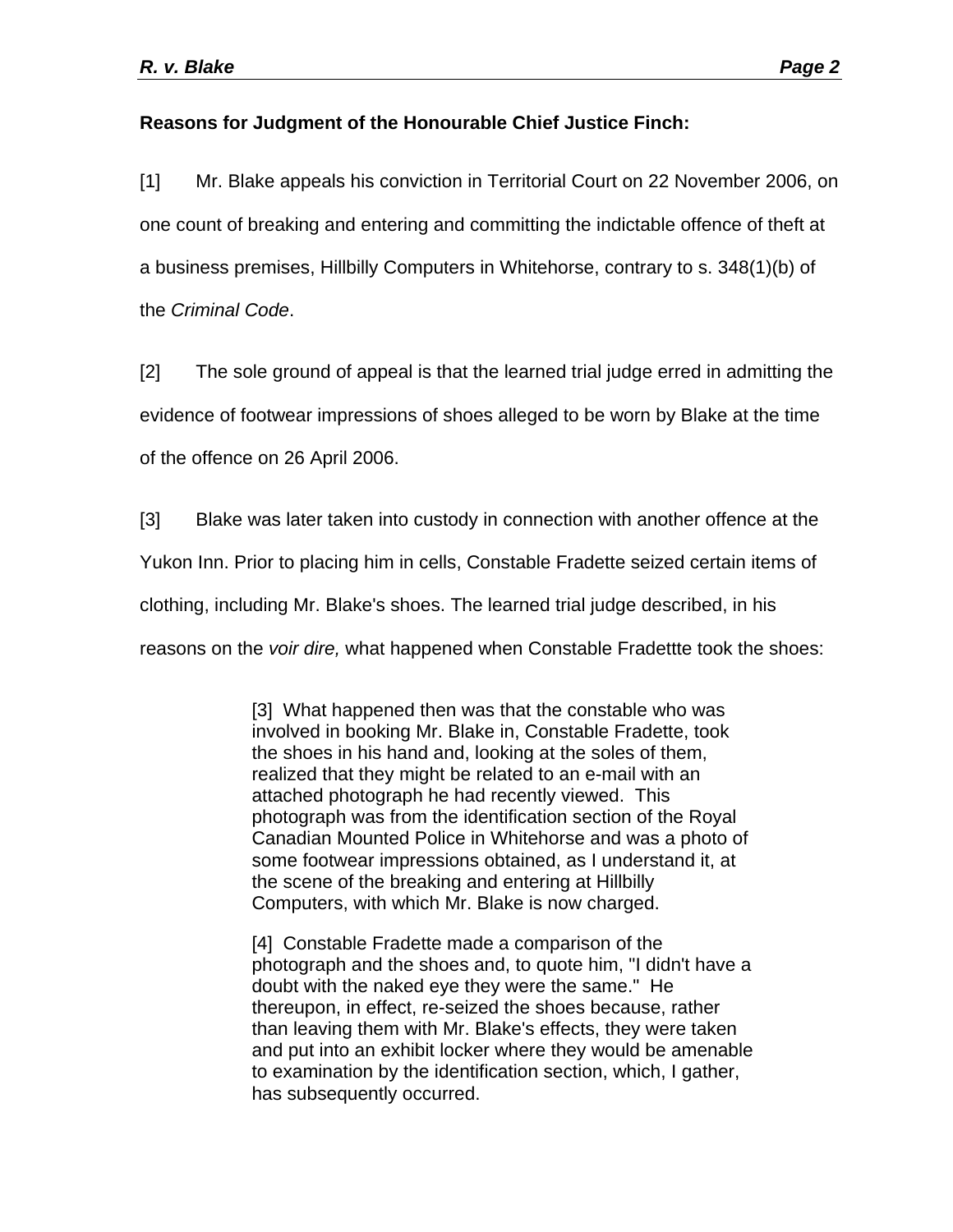[4] The appellant opposed the admission of the evidence relating to the shoes Constable Fradette seized as obtained in breach of his rights under s. 8 of the *Charter*, to be secure against unreasonable search and seizure. The trial judge agreed that the "search" was unreasonable, but he held that the evidence should be admitted in any event. He said:

> [16] This was a case where Mr. Blake was already in lawful custody. His shoes had already been seized, and while I appreciate that a diminished expectation of privacy is not a basis for a search, nonetheless, the egregiousness of the breach, I think, can be measured in some respect by the fact that the shoes already were seized, and there would be a diminished expectation of privacy with respect to matters already in the hands of the police, but that is a minor point.

[17] Of more importance here is that the officer was acting, in my view, in good faith and certainly on reasonable grounds. The evidence obtained was real evidence of significant importance in the case at bar.

[18] So in the result, the application to exclude the evidence is dismissed.

[5] On this appeal, the appellant contends that the judge erred in admitting the contested evidence under s. 24(2) of the *Charter*. He contends that Constable Fradette was not acting in "good faith," because in turning the shoes over to look at their soles, he was engaging in a "fishing expedition". He contends the soles of the shoes were not "in plain view,",and that any evidence they might provide could only be obtained through an "investigation". In the written submission it is said that the breach of the appellant's s. 8 rights was "deliberate, wilful and flagrant" and therefore serious.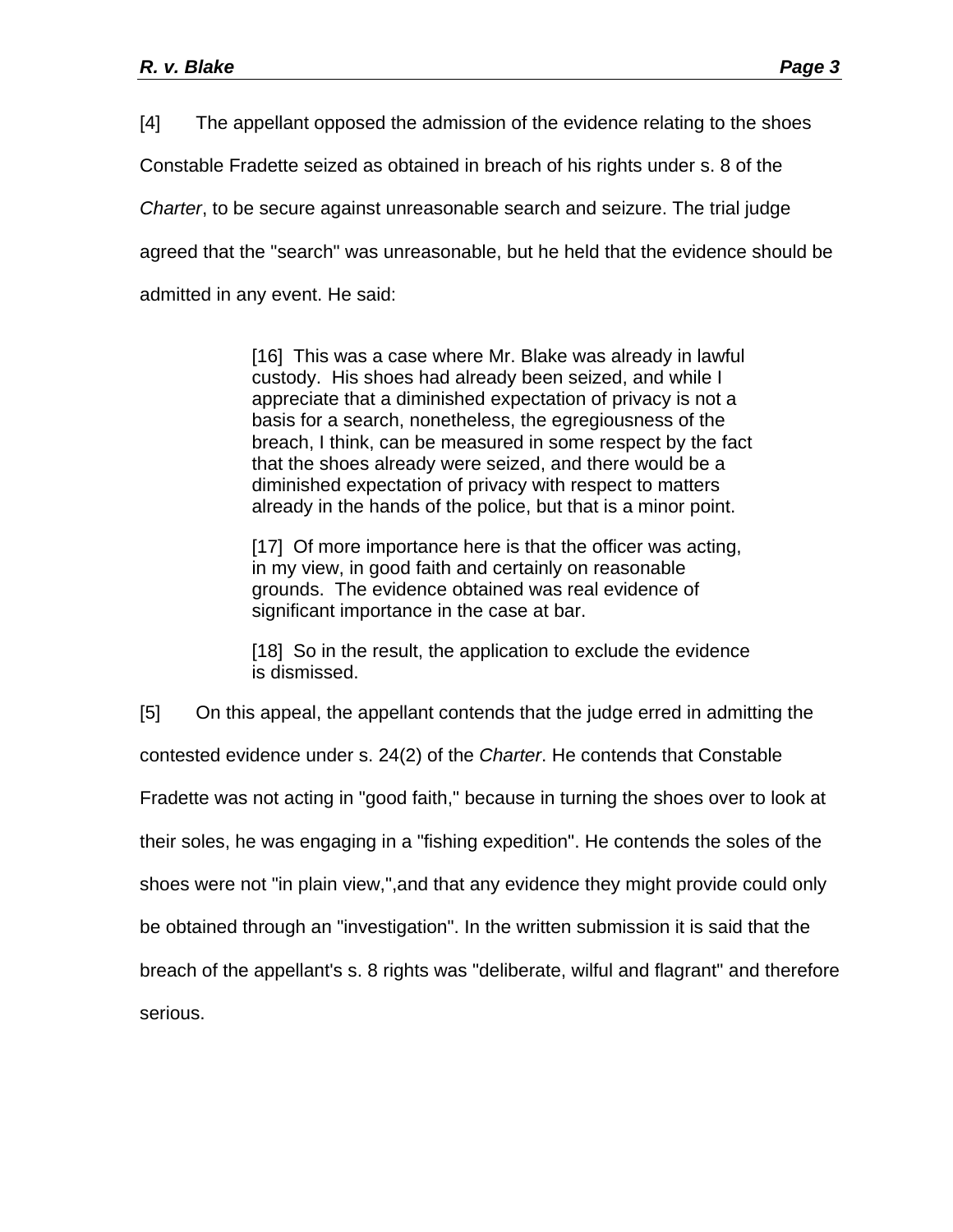[6] Counsel for the appellant relies on the decision of the Youth Court of the Yukon in *R*. v. *S.W.S*., S.C. 2002, C.1 YKYC 1 pronounced on 20 October 2006.

[7] So counsel for the appellant contends that the admission of the impugned evidence would bring the administration of justice into disrepute and the evidence should therefore have been excluded.

[8] Crown counsel says in the written submission filed that the Constable's examination of the soles of the appellant's shoes was not a "search" for the purposes of s. 8. The Crown says the shoes were otherwise lawfully in possession of the police and that the visual observation and comparison of the soles of the shoes to a photograph previously sent to the police by another police officer was non-conscriptive and non-instrusive conduct which did not engage s. 8 of the *Charter*.

[9] The Crown says further that the officer's conduct was analogous to the visual observation of a lawfully arrested person, or photograph taken of a lawfully arrested person, and then comparing the person or photo to a "wanted" poster. The Crown says that not every examination by a state agent amounts to a search within the meaning of s. 8; it is only when a reasonable expectation of privacy is intruded upon that s. 8 is engaged.

[10] The Crown submits that a person in lawful custody has little or no expectation of privacy concerning his effects which come into the control of the state when he is arrested.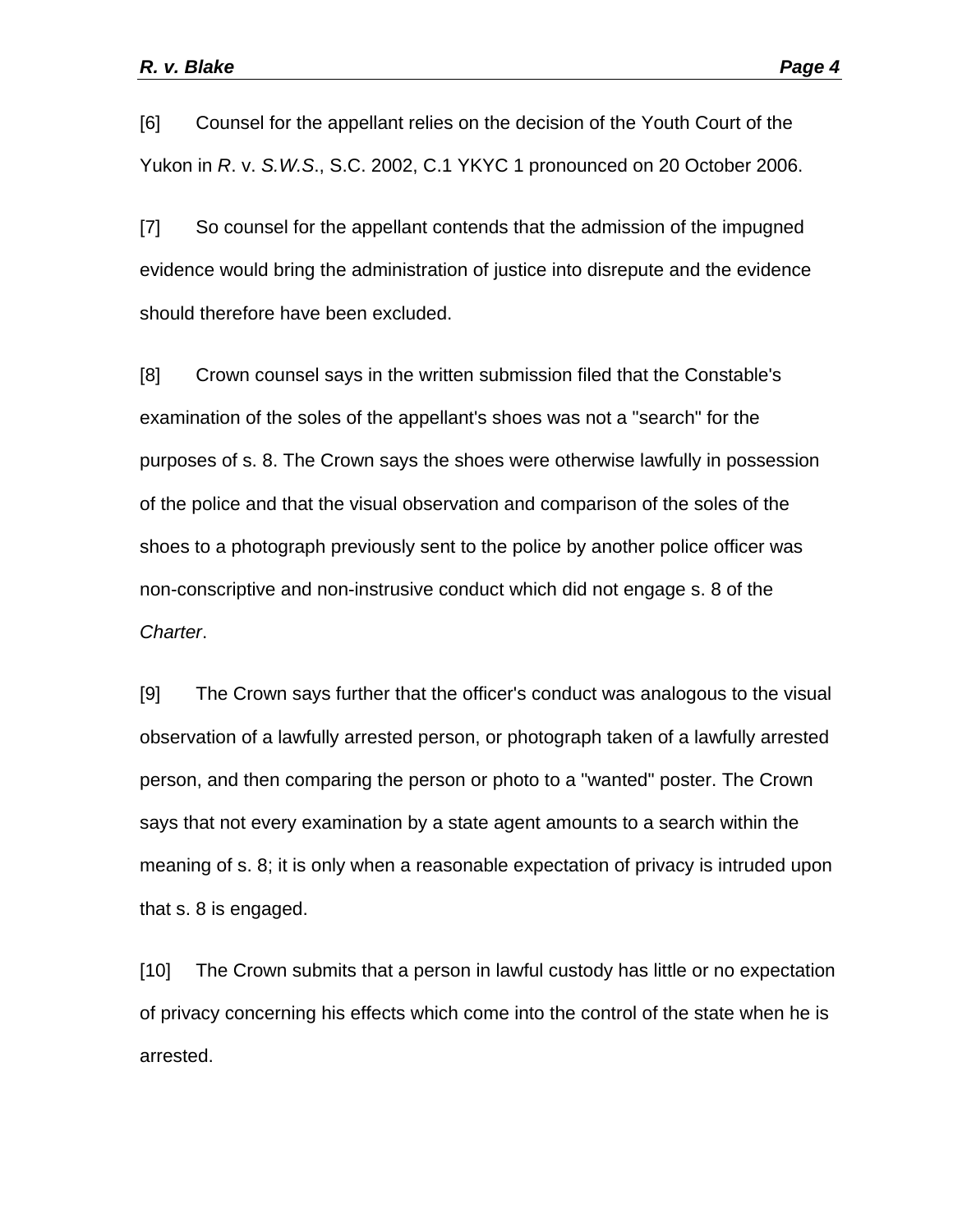[11] In my respectful view, the learned trial judge erred in holding there to have been a breach of the appellant's rights under s. 8 of the *Charter*. In reaching that conclusion, the judge relied upon the Yukon Youth Court decision in *S.W.S.* It does not appear that the learned Youth Court Judge had his attention directed to *R.* v. *Copan*, [1994] B.C.J. No. 188 (B.C.C.A). Nor did the trial judge in the case at bar have his attention directed to *Copan*.

[12] In *Copan*, the accused was arrested and items in his possession were seized by the police, including marked bills that had been stolen from a hotel. A police officer broke the seal of the envelope in which the marked bills had been placed, and these were later proffered as circumstantial evidence.

[13] In holding that the evidence was admissible, the British Columbia Court of Appeal said:

> [7] The issue is one of control and whether it can be said the appellant had a reasonable expectation of privacy. The trial judge concluded the appellant had no control over these articles and that leads to the conclusion that he could not have had a reasonable expectation of privacy. I agree with the conclusion of the trial judge on this issue. With respect, I do not see how it could be said on these facts that the appellant had a reasonable expectation of privacy, the envelope and its contents being properly (search and seizure on arrest) in control of the police.

> [8] It is a significant fact here that it was open to the police to look closely at the property seized on arrest and had they done so they would have seen the marked five dollar bill, the ten dollar bill and the bag of coins. Even if it could be said there was technically a breach of s. 8 of the Charter I think these items would properly have been admitted into evidence under s. 24(2) of the Charter.